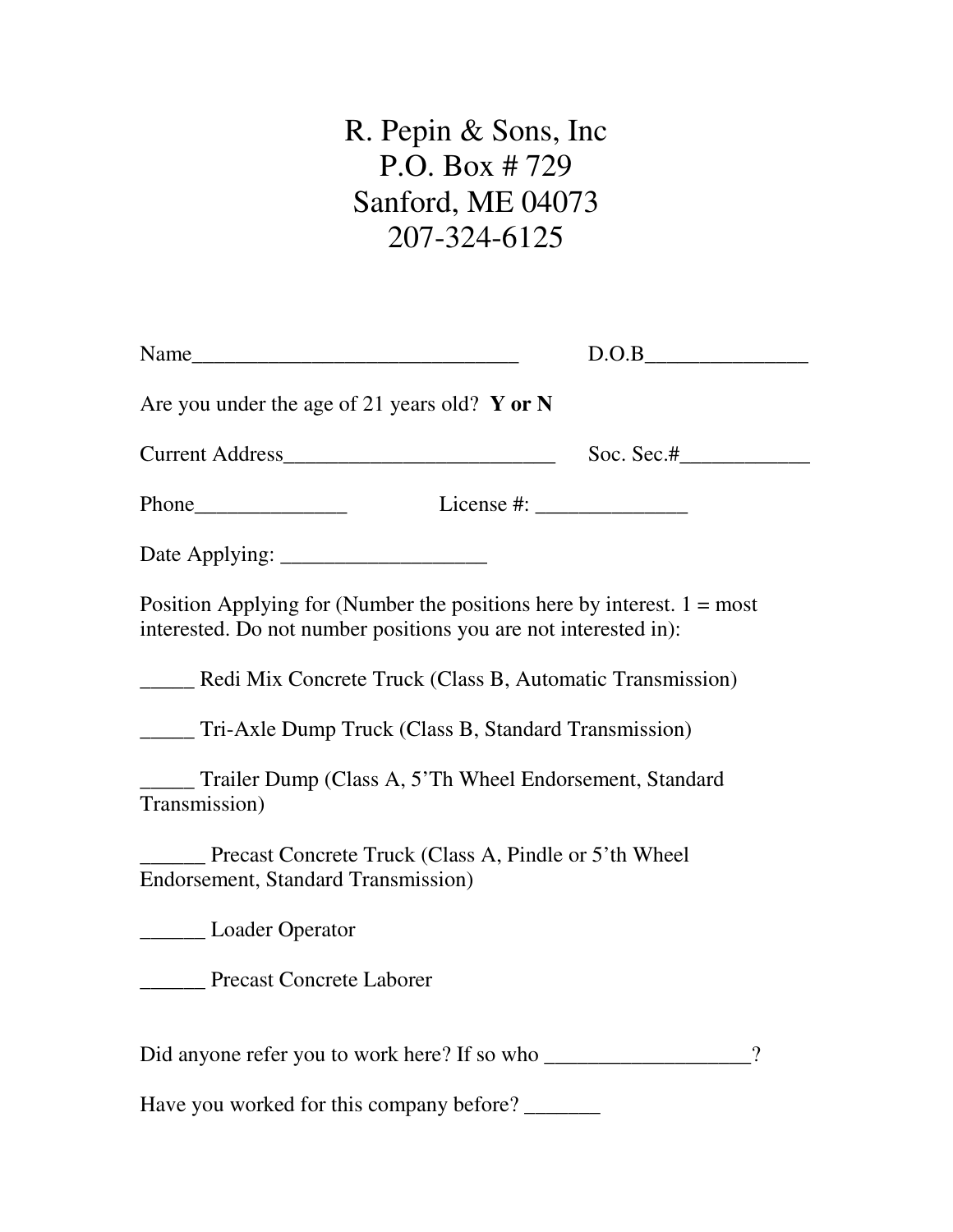Dates: To

Are you currently employed? \_\_\_\_\_\_\_\_\_\_\_\_\_\_\_\_\_\_\_

Do you have any health limitations which would prevent you from performing physical activity such as lifting (up to 50lbs), bending, climbing, or other physical tasks?

\_\_\_\_\_\_\_\_\_\_\_\_\_\_\_\_\_\_\_\_\_\_\_\_\_\_\_\_\_\_\_\_\_\_\_\_\_\_\_\_\_\_\_\_\_\_\_\_\_\_\_\_\_\_\_\_\_\_\_\_\_

Do you have an up to date Medical Card? Y or N

What operators' license do you have?

\_\_\_\_\_\_ Class B Automatic

\_\_\_\_\_\_ Class B Standard

\_\_\_\_\_\_ Class A Pindle Hook

\_\_\_\_\_\_ Class A 5'Th Wheel

## Education

Circle highest grade completed: 4 5 6 7 8 9 10 11 12 College 1 2 3 4 Last school attended:  $\blacksquare$ 

General

Have you ever been convicted of a felony? If yes please explain here.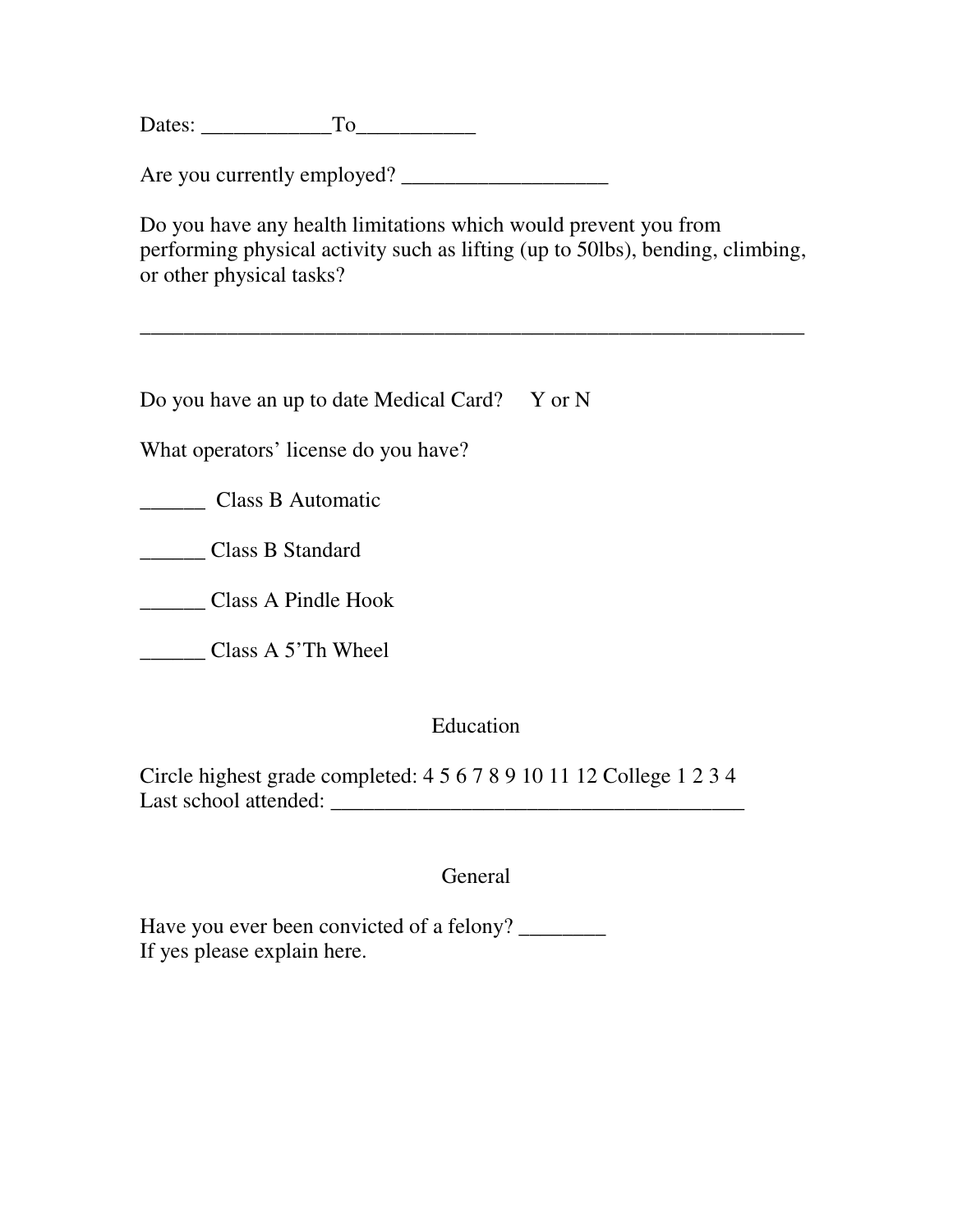#### Licenses

| Driver              | <b>State</b> | License | Class | Endorsement   Expiration   Comments |  |
|---------------------|--------------|---------|-------|-------------------------------------|--|
| licenses            |              | No.     |       |                                     |  |
| held in             |              |         |       |                                     |  |
|                     |              |         |       |                                     |  |
| the past<br>3 years |              |         |       |                                     |  |
|                     |              |         |       |                                     |  |
|                     |              |         |       |                                     |  |
|                     |              |         |       |                                     |  |

Have you ever been denied a license, permit or privilege to operate a motor vehicle? Yes\_\_\_\_ No\_\_\_\_\_

Has any license, permit or privilege ever been suspended or revoked?  $Yes$  No  $\frac{1}{\sqrt{1-\frac{1}{n}}}$ 

Have you ever been disqualified for violations of the Federal Motor Carrier Safety Regulation? Yes \_\_\_\_ No\_\_\_\_

Driving Experience

| Class of              | Type of   | Dates | Approximate |
|-----------------------|-----------|-------|-------------|
| Equipment             | Equipment | To    | Total       |
|                       |           | From  | Mileage     |
| <b>Straight Truck</b> |           |       |             |
|                       |           |       |             |
| Tractor & Semi        |           |       |             |
| Trailer               |           |       |             |
| Twin Tractor-         |           |       |             |
| LVC's                 |           |       |             |
| Others                |           |       |             |
|                       |           |       |             |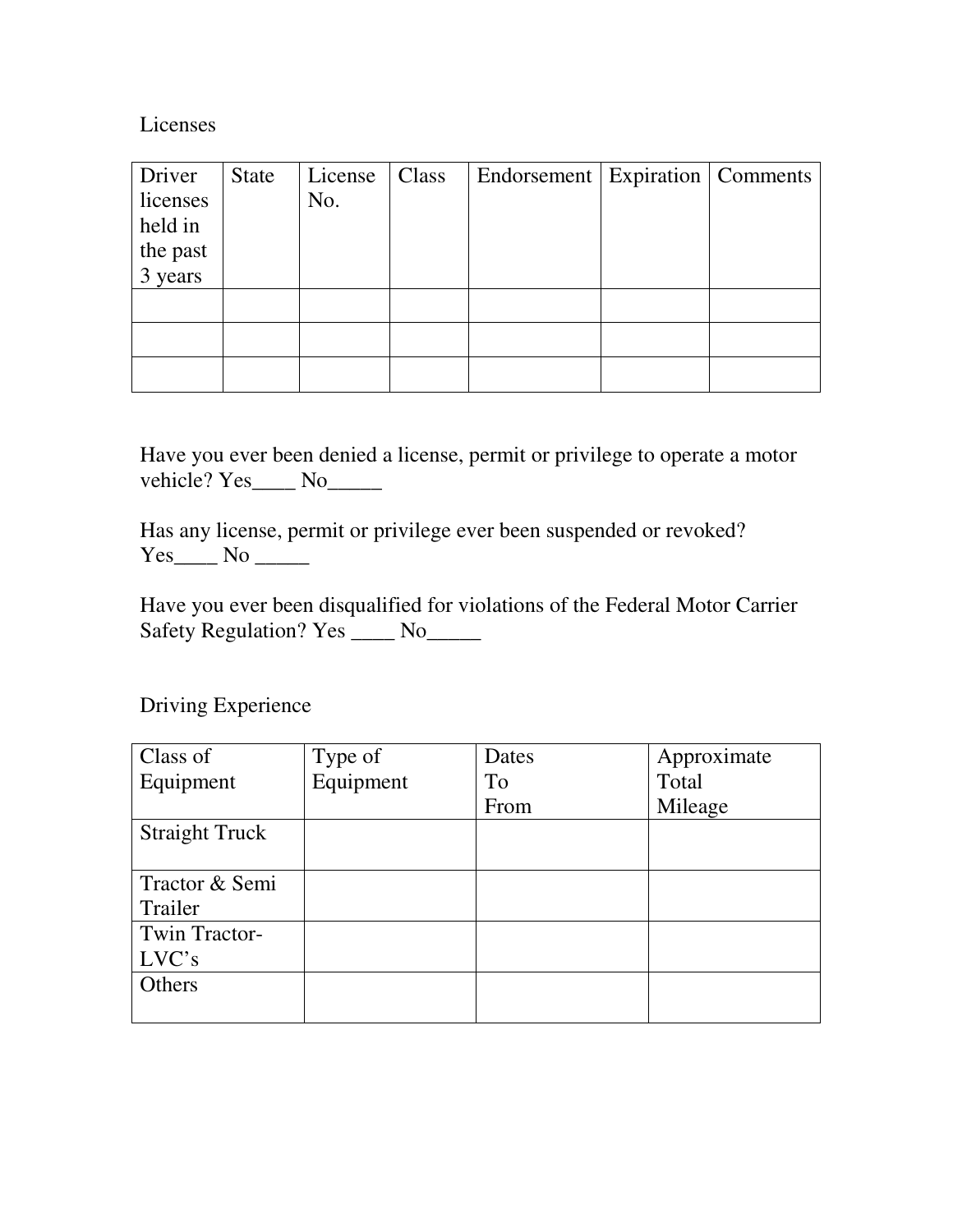List states operated in during the last five years.

#### List special courses or training that will help you as a driver.

## Accidents Review for the past 3 years

| Dates | Nature of<br>accidents<br>(Head on, Rear<br>end | Fatalities | Injuries |
|-------|-------------------------------------------------|------------|----------|
|       | Overturns)                                      |            |          |
|       |                                                 |            |          |
|       |                                                 |            |          |
|       |                                                 |            |          |

\_\_\_\_\_\_\_\_\_\_\_\_\_\_\_\_\_\_\_\_\_\_\_\_\_\_\_\_\_\_\_\_\_\_\_\_\_\_\_\_\_\_\_\_\_\_\_\_\_\_\_\_\_\_\_\_\_\_\_\_\_

#### Traffic Convictions and Forfeitures for the past 3 years other than parking violations.

| Locations | Date | Charges | Penalty |
|-----------|------|---------|---------|
|           |      |         |         |
|           |      |         |         |
|           |      |         |         |

## Employment Records

The U.S. Department of Transportation requires that driver's applications show all employment for the past three years. Effective July 1987 they must show commercial driver employment for the seven years immediately preceding this year's period.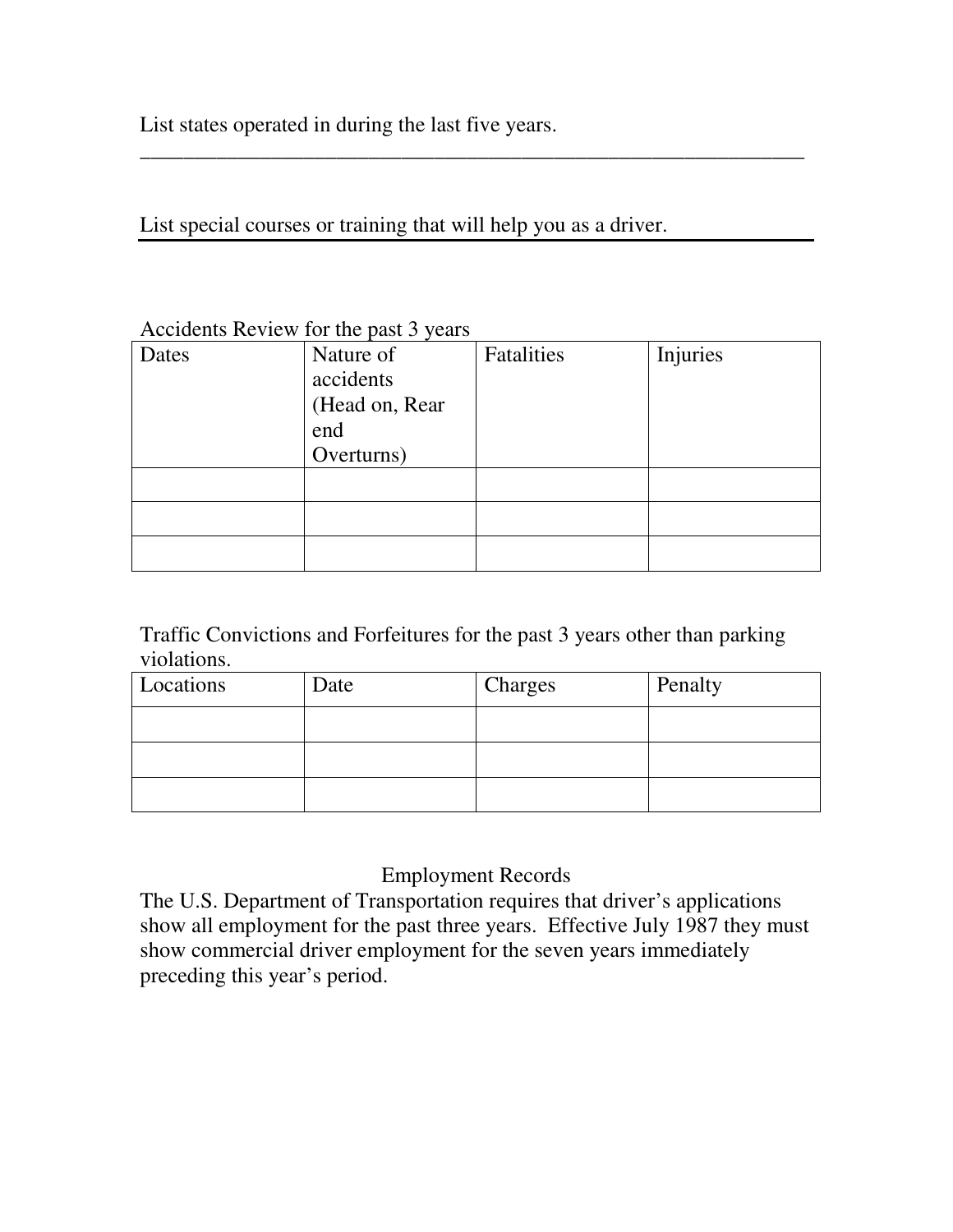| <u> 1950 - Johann John Stein, mars et al. (b. 1950)</u>                                                              |  |
|----------------------------------------------------------------------------------------------------------------------|--|
| Reason for leaving                                                                                                   |  |
|                                                                                                                      |  |
|                                                                                                                      |  |
| <u> 1989 - Johann John Harry, mars eta bat eta bat eta bat eta bat eta bat eta bat eta bat eta bat eta bat eta b</u> |  |
| Reason for leaving                                                                                                   |  |
|                                                                                                                      |  |
|                                                                                                                      |  |
|                                                                                                                      |  |
| Reason for leaving                                                                                                   |  |